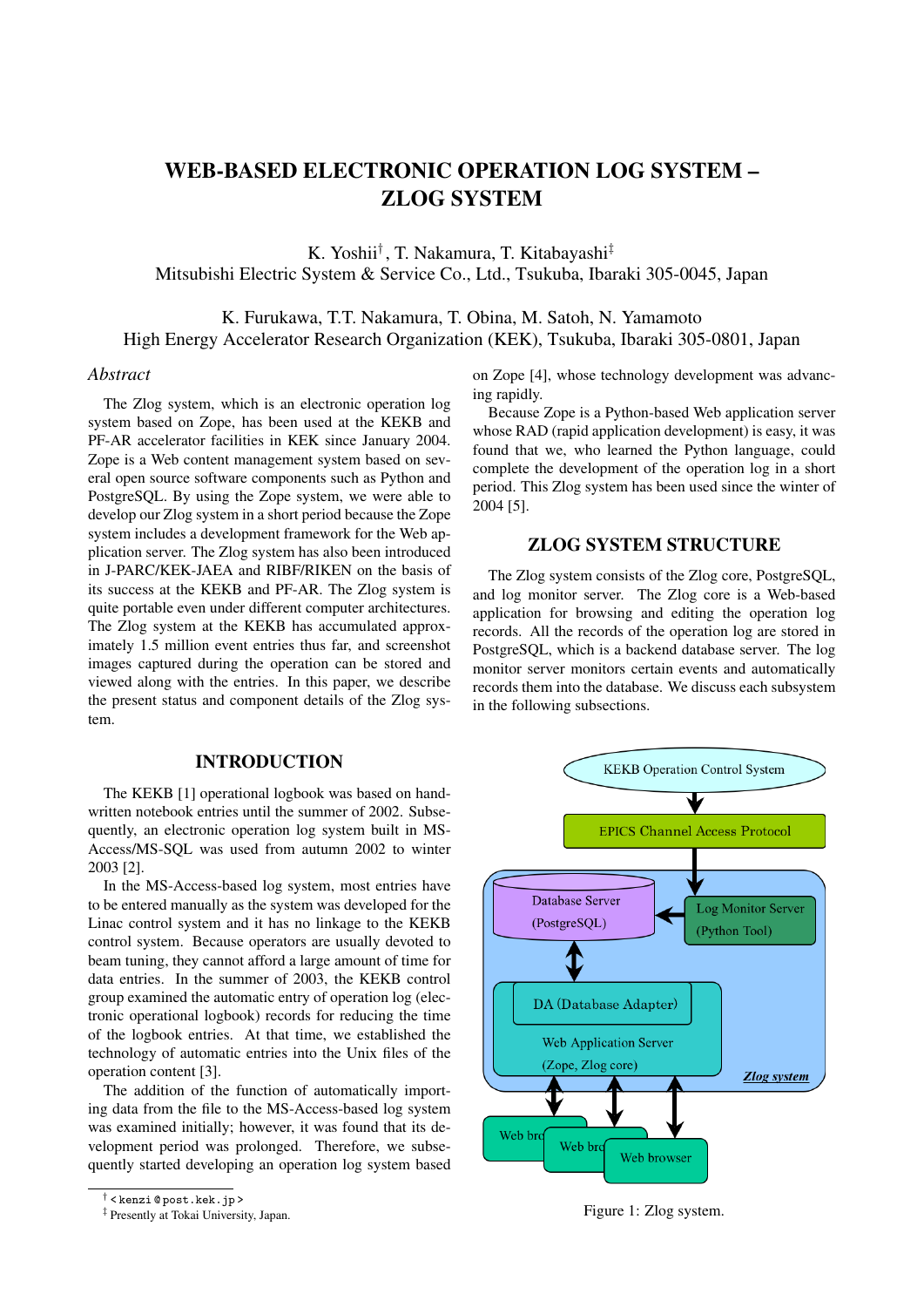## *Database Server: PostgreSQL*

Our requirements for the database subsystem are the capability of handling a large amount of data, a stable operation, and an effective management system for ease of construction and maintenance. We also planned for several kinds of operation logs to be constructed in the Zlog system. Considering these factors, we introduced PostgreSQL with a succession function.

The operation log of the KEKB comprises 1.5 million event entries and 1500 entries are accumulated everyday; however, it is working smoothly. We can set up another PostgreSQL server for a behaviour test without any additional cost because PostgreSQL is free software.

#### *Log Monitor Server*

The log monitor server monitors the operation data from the machinery and inserts them into PostgreSQL. The data are received through the EPICS (experimental physics and industrial control system) channel access protocol. The log monitor server converts the data into character strings in an appropriate format before insertion into PostgreSQL.

#### *Web Application Server: Zope*

Zope is a tool for developing Web applications. Users can browse through and enter data using the user interface of the Web application. Zope has the following features:

- Its development is also possible through the Web.
- It includes the function of a Web server.
- It is easy to handle Japanese characters on multiplatform.

Zope contains an object termed "product", which is a kind of template of the application. The following two products are the major components of the Zlog system.

- DA (database adapter): This is one of the products of Zope. Data exchange between Zope and PostgreSQL occurs through the DA.
- Zlog core: This is a Web application designed at KEKB for the operation log using the Web application development function of Zope. Users can enter the data in the operation log, edit it, and browse through it using the user interfaces of this application with a Web browser.

#### ZLOG CORE

In this section, we briefly explain the development of the interface of the Zlog core. Any terminal in which a Web browser is installed can be used to access the Zlog system.

Each interface can be accessed by typing its URL in the Web browser. We can use these user interfaces in KEK wherever a PC terminal is available.

#### *Edit Interface*

Figure 2 shows a screenshot image of the edit interface, which is a user interface for manual entry and the editing



Figure 2: Edit interface.

of operation log records. In this interface, the latest records (maximum of 48 hours up to that point) are displayed. In addition, the insertion of images, such as screenshots of operational terminals, to the operation log is possible. The time range of the display can be selected from the menu, which is denoted as "Latest Time Setting" in Fig. 2. The display is automatically updated to show the latest entries. To prevent the modification of records that are more than 2 days old, a limit is imposed for the time range. To edit entries older than 2 days, permission from the manager is necessary.

#### *Viewer Interface*

Figure 3 shows a screenshot image of the viewer interface, which is a user interface for browsing through the operation log. When a user selects the date and time (in units of 8-h shifts) using the "Select Date" drop-down menu and presses the "LOG DISPLAY" button, all the entries of the selected date and time are displayed. The user can select



Figure 3: Viewer interface (single).